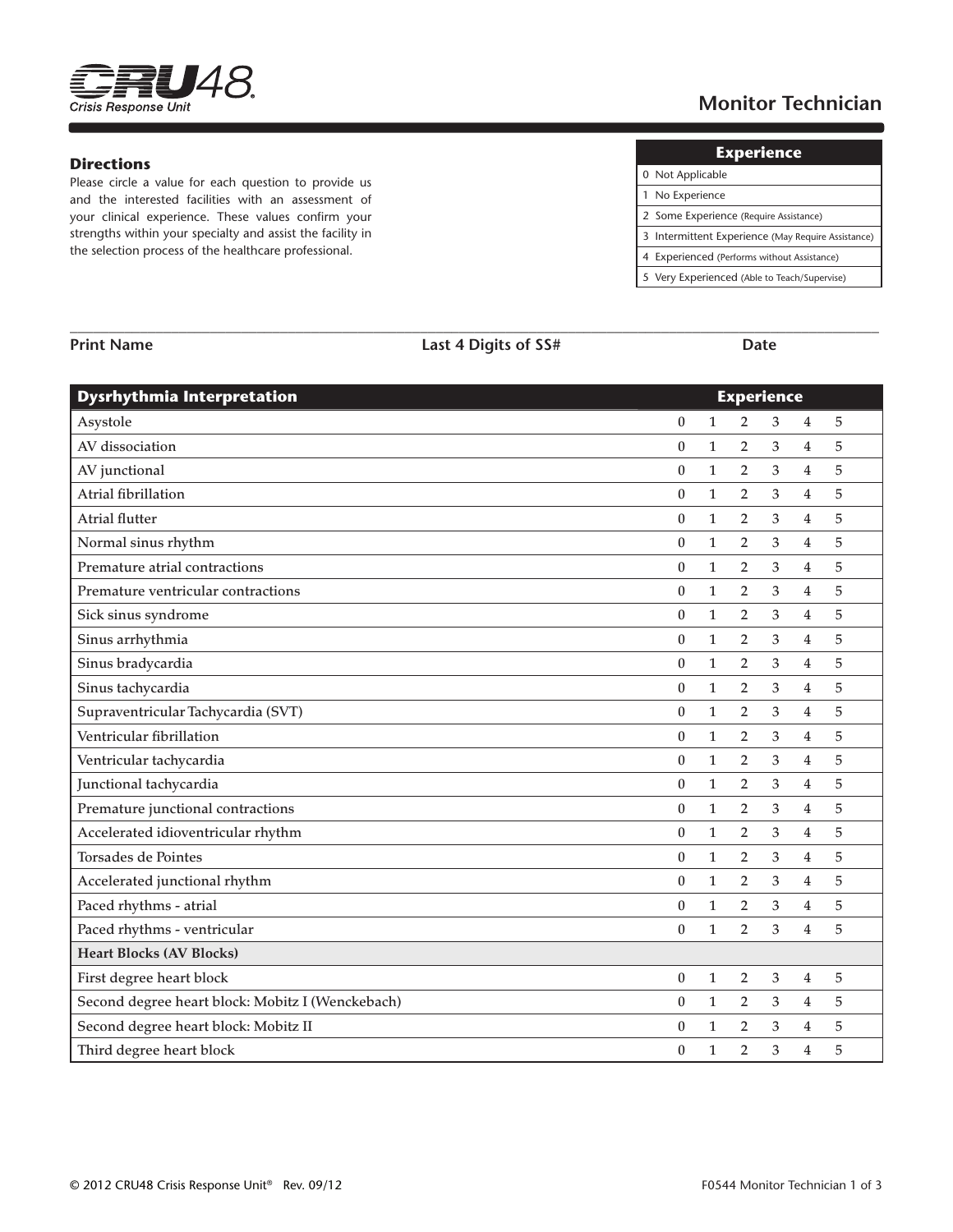

### **Initials** \_\_\_\_\_\_\_\_\_\_\_

**Experience**

0 Not Applicable 1 No Experience

2 Some Experience (Require Assistance)

3 Intermittent Experience (May Require Assistance)

4 Experienced (Performs without Assistance)

5 Very Experienced (Able to Teach/Supervise)

| <b>General</b>                                                                |              | <b>Experience</b> |                |   |   |
|-------------------------------------------------------------------------------|--------------|-------------------|----------------|---|---|
| Print rhythm strips & document interpretation on flow sheet/chart             | $\mathbf{0}$ |                   | 3              | 4 | 5 |
| Maintain rhythm strips in patient's chart                                     | $\mathbf{0}$ | $\overline{2}$    | $\mathbf{3}$   | 4 | 5 |
| Notify MD or RN or charge RN of any change in patient's rhythm                | $\mathbf{0}$ | $\overline{2}$    | $\overline{3}$ | 4 | 5 |
| Perform 12 lead EKG                                                           | $\Omega$     | $\overline{2}$    | $\mathbf{3}$   | 4 | 5 |
| Assure patient's leads are clean and functional                               | $\mathbf{0}$ | $2 \quad 3$       |                | 4 | 5 |
| Assures proper lead placement                                                 | $\mathbf{0}$ | $\overline{2}$    | $\mathbf{3}$   | 4 | 5 |
| Printing 12 lead EKGs                                                         | $\Omega$     | $\overline{2}$    | $\overline{3}$ | 4 | 5 |
| Interpreting 12 lead EKG                                                      | $\theta$     | $2 \quad 3$       |                | 4 | 5 |
| Perform regular equipment maintenance (ex., cleansing, battery changes, etc.) | $\Omega$     |                   | 3              | 4 | 5 |
| <b>Awareness of HCACPS</b>                                                    | $\Omega$     |                   | 3              | 4 | 5 |

| <b>Certifications</b>  | <b>Experience</b> |  |                         |  |  |  |  |
|------------------------|-------------------|--|-------------------------|--|--|--|--|
| <b>BCLS</b>            |                   |  | $0 \t1 \t2 \t3 \t4 \t5$ |  |  |  |  |
| <b>ACLS</b>            |                   |  | $0 \t1 \t2 \t3 \t4 \t5$ |  |  |  |  |
| <b>PALS</b>            |                   |  | $0 \t1 \t2 \t3 \t4 \t5$ |  |  |  |  |
| Neonatal resuscitation |                   |  | 0 1 2 3 4 5             |  |  |  |  |
| IV certification       | $\Omega$          |  | 1 2 3 4 5               |  |  |  |  |

| <b>Age Specific Competencies</b> |          | <b>Experience</b> |              |   |   |
|----------------------------------|----------|-------------------|--------------|---|---|
| Newborn/neonate (birth-30 days)  | 0        | $\overline{2}$    | 3            | 4 | 5 |
| Infant (31 days-1 year)          | $\theta$ | 2                 | 3            | 4 | 5 |
| Toddler (ages 2-3 years)         | $\theta$ | $\overline{2}$    | 3            | 4 | 5 |
| Preschool (ages 4-5 years)       | $\theta$ | 2                 | 3            | 4 | 5 |
| School age (ages 6-12 years)     | $\theta$ | $\overline{2}$    | 3            | 4 | 5 |
| Adolescent (ages 13-21 years)    | $\theta$ | $\overline{2}$    | 3            | 4 | 5 |
| Young adult (ages 22-39 years)   | 0        | 2                 | 3            | 4 | 5 |
| Adult (ages 40-64 years)         | $\theta$ | $2^{\circ}$       | $\mathbf{3}$ | 4 | 5 |
| Older adult (ages 65-79 years)   | $\theta$ | $\overline{2}$    | 3            | 4 | 5 |
| Elderly (ages 80+ years)         | 0        |                   | 3            | 4 | 5 |